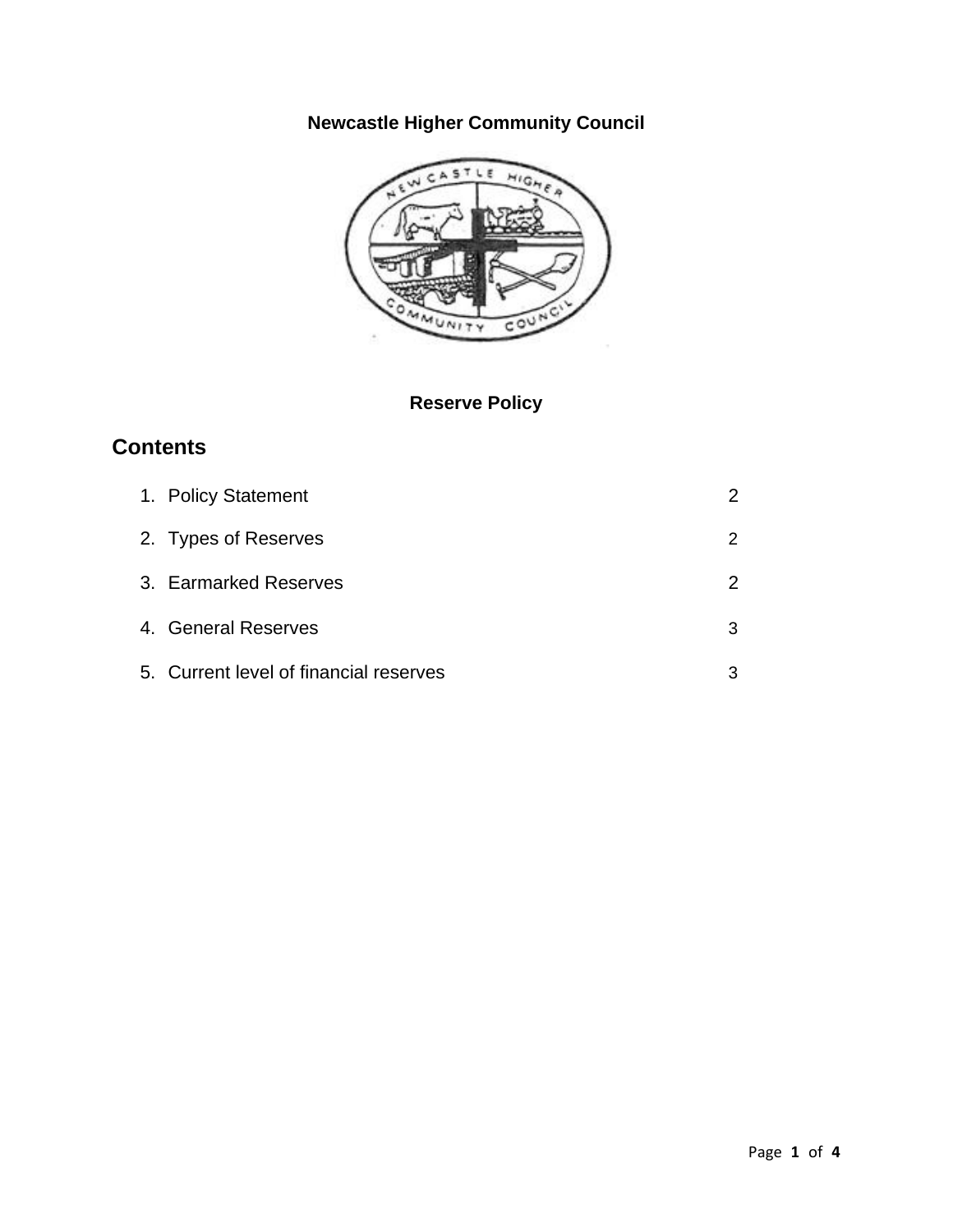#### **1. Policy Statement**

Newcastle Higher Community Council is required to maintain adequate financial reserves to meet the needs of the organisation. The purpose of this policy is to set out how the Council will determine and review the level of reserves.

Sections 32 and 43 of the Local Government Finance Act 1992 require local authorities to have regard to the level of reserves needed for meeting estimated future expenditure when calculating the budget requirement. However, there is no specified minimum level of reserves that an authority should hold, and it is the responsibility of the Responsible Financial Officer to advise the Council about the level of reserves and to ensure that there are procedures for their establishment and use.

### **2. Types of Reserves**

Reserves can be categorised as general or earmarked.

Earmarked reserves can be held for several reasons:

- Renewals to enable services to plan and finance an effective programme of vehicle, equipment and infrastructure replacement and planned property maintenance. These reserves are a mechanism to smooth expenditure so that a sensible replacement programme can be achieved without the need to vary budgets.
- Carry forward of underspend some services commit expenditure to projects, but cannot spend the budget in year. Reserves are used as a mechanism to carry forward these resources.
- Insurance reserve to enable the Council to meet the excesses of claims not covered by insurance.
- Other earmarked reserves may be set up from time to time to meet known or predicted liabilities.

General Reserves are funds which do not have any restrictions as to their use. These reserves can be used to smooth the impact of uneven cash flows, offset the budget requirement if necessary or can be held in case of unexpected events or emergencies.

### **3. Earmarked Reserves**

Earmarked reserves will be established on a "needs" basis, in line with anticipated requirements.

Any decision to set up a reserve must be made by the Council.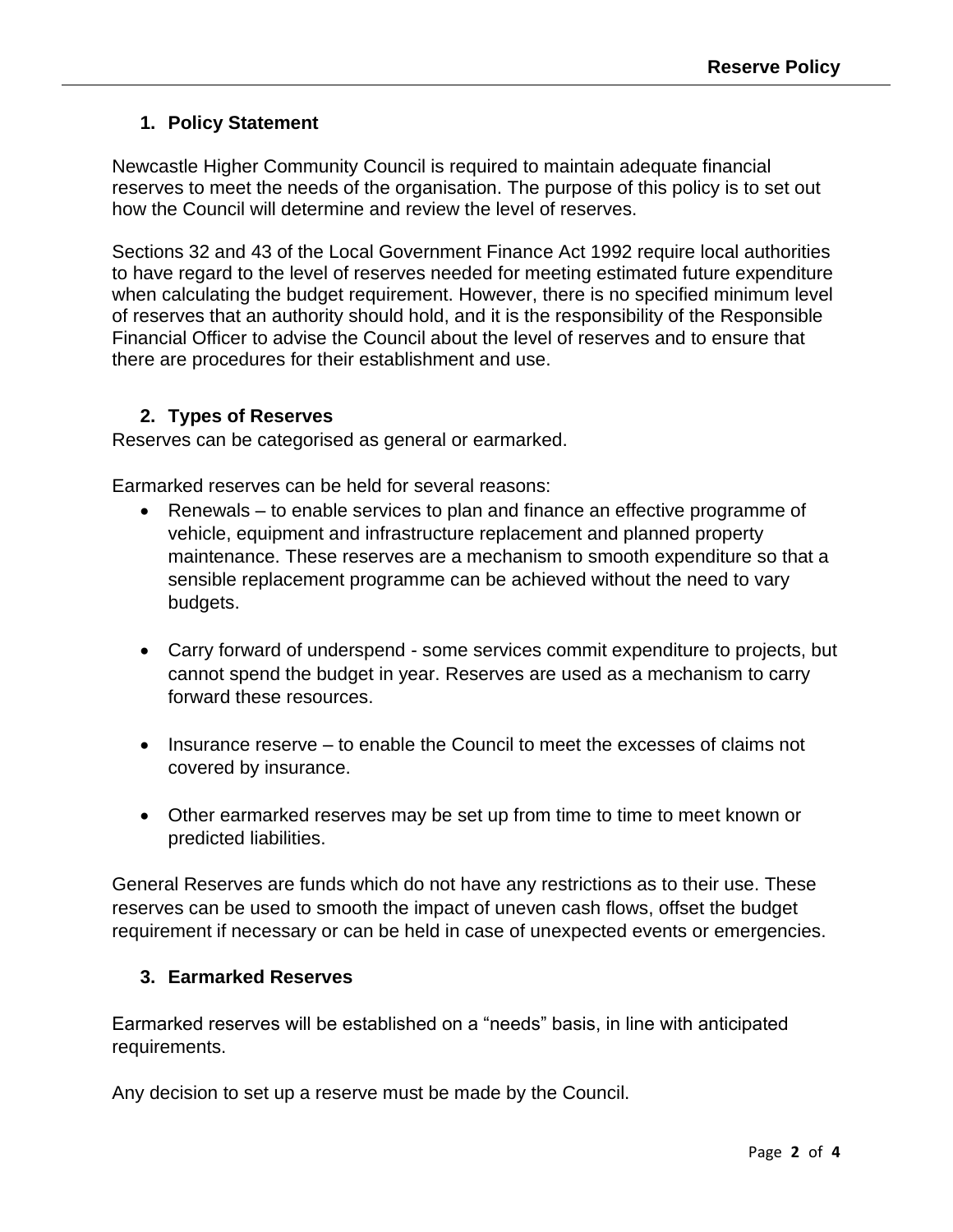Expenditure from reserves can only be authorised by the Council.

Reserves should not be held to fund on-going expenditure. This would be unsustainable as, at some point, the reserves would be exhausted. To the extent that reserves are used to meet short term funding gaps, they must be replenished in the following year. However, earmarked reserves that have been used to meet a specific liability would not need to be replenished, having served the purpose for which they were originally established.

All Earmarked Reserves are recorded on a central schedule held by the Responsible Financial Officer which lists the various Earmarked Reserves and the purpose for which they are held. Reviewing the Council's Financial Risk Assessment is part of the budgeting and year end accounting procedures and identifies planned and unplanned expenditure items and thereby indicates an appropriate level of Reserves.

#### **4. General Reserves**

The level of General Reserves is a matter of judgement and so this policy does not attempt to prescribe a blanket level. The primary means of building general reserves will be through an allocation from the annual budget. This will be in addition to any amounts needed to replenish reserves that have been consumed in the previous year.

Setting the level of General Reserves is one of several related decisions in the formulation of annual budget. The Council must build and maintain sufficient working balances to cover the key risks it faces, as expressed in its financial risk assessment.

If in extreme circumstances General Reserves were exhausted due to major unforeseen spending pressures within a particular financial year, the Council would be able to draw down from its earmarked reserves to provide short term resources.

Even at times when extreme pressure is put on the Council's finances the Council must keep a minimum balance sufficient to pay Three month's salaries to staff in General Reserves at all times.

#### **5. Current level of financial reserves**

The level of financial reserves held by the council will be agreed by the Community Council during the discussions held regarding the setting of the budget for the next financial year.

The current level of general reserves to be held by the Council is three twelfths of the annual precepted figure, i.e. to fully cover three months' expenditure. The figure of three